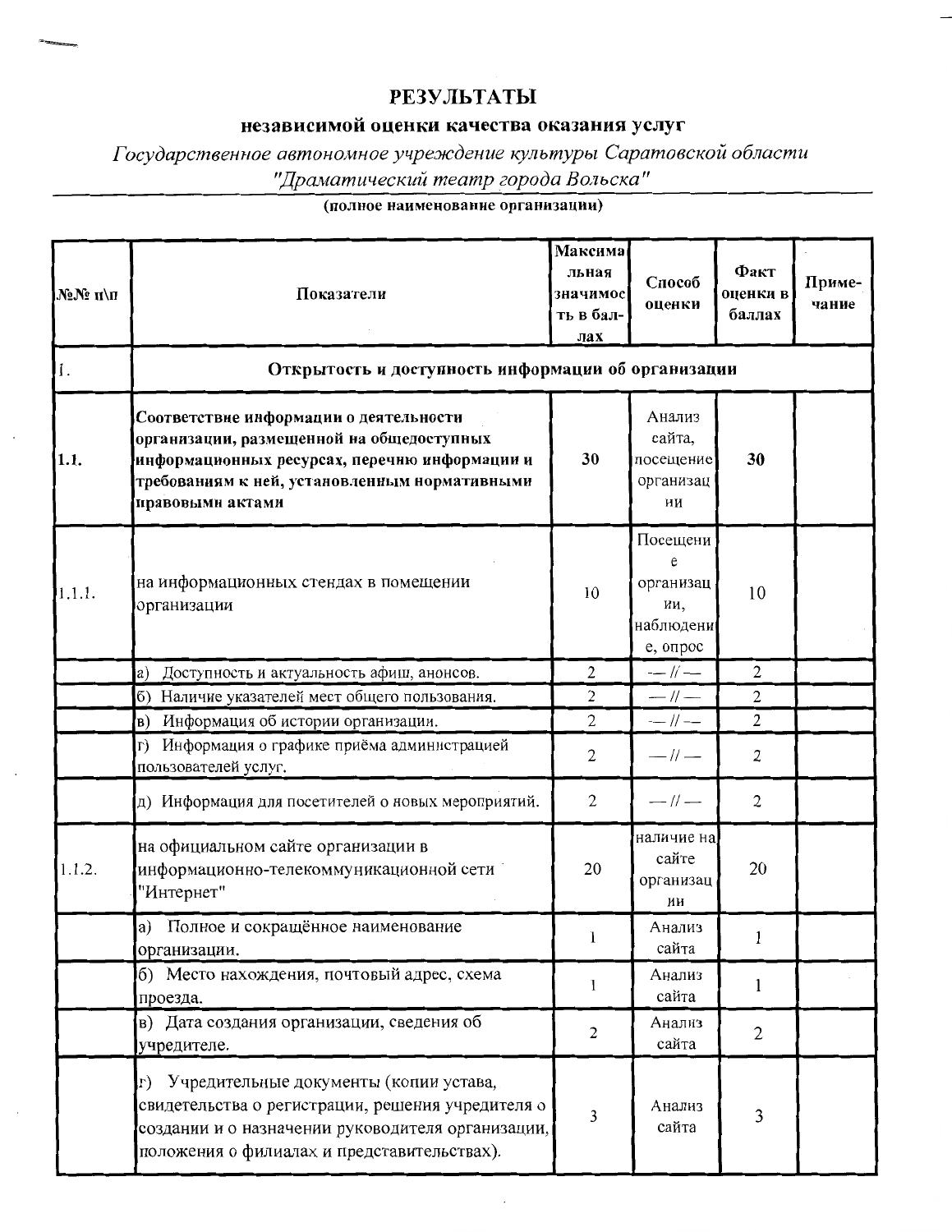|        | д) Структура организации, режим, график работы,<br>контактные телефоны, адрес электронной почты).                                                                                                         | 2              | Анализ<br>сайта | $\overline{c}$   |  |
|--------|-----------------------------------------------------------------------------------------------------------------------------------------------------------------------------------------------------------|----------------|-----------------|------------------|--|
|        | е) Фамилия, имя, отчество, должности<br>руководящего состава организации, его<br>структурных подразделений и филиалов.                                                                                    | 1              | Анализ<br>сайта | 1                |  |
|        | ж) Сведения о видах предоставляемых услуг.                                                                                                                                                                | $\overline{2}$ | Анализ<br>сайта | $\overline{2}$   |  |
|        | Копии нормативных актов, устанавливающих<br>3)<br>цены (тарифы) на услуги, либо порядок их<br>установления, перечень оказываемых платных<br>услуг, цены (тарифы) на услуги.                               | $\overline{2}$ | Анализ<br>сайта | 2                |  |
|        | и) Копии плана финансово-хозяйственной<br>деятельности организации, утверждённого в<br>установленном законодательством РФ порядка или<br>бюджетной сметы (информации об объёме<br>предоставляемых услуг). | $\overline{2}$ | Анализ<br>сайта | $\overline{2}$   |  |
|        | к) Информация об материально-техническом<br>обеспечении предоставляемых услуг организацией.                                                                                                               |                | Анализ<br>сайта | 1                |  |
|        | л) Копия лицензии на осуществление деятельности.                                                                                                                                                          | $\mathbf{0}$   | Анализ<br>сайта | $\mathbf{0}$     |  |
|        | м) Информация о планируемых мероприятиях.                                                                                                                                                                 | 1              | Анализ<br>сайта | 1                |  |
|        | н) Информация о выполнении государственного<br>задания, отчёт о результатах деятельности.                                                                                                                 | $\overline{2}$ | Анализ<br>сайта | $\overline{c}$   |  |
| 1.4.   | Обеспечение на официальном сайте организации<br>наличия и функционирования дистанционных<br>способов обратной связи и взаимодействия с<br>получателями услуг:                                             | 30             | Анализ<br>сайта | 27               |  |
| 1.2.1. | телефона,                                                                                                                                                                                                 | 3              | $-1/$           | $\mathfrak{Z}$   |  |
| 1.2.2. | электронной почты,                                                                                                                                                                                        | $\overline{3}$ | $-1/$ —         | $\overline{3}$   |  |
| 1.2.3. | электронных сервисов                                                                                                                                                                                      | 12             | $-$ // $-$      | 9                |  |
|        | а) форма для подачи электронного<br>обращения/жалобы/предложения;                                                                                                                                         | 3              | $-1/$           | 3                |  |
|        | б) раздел "Часто задаваемые вопросы";                                                                                                                                                                     | 3              | $-$ // $-$      | $\overline{3}$   |  |
|        | в) получение консультации по оказываемым<br>услугам и пр.);                                                                                                                                               | 3              | $-$ // $-$      | $\boldsymbol{0}$ |  |
|        | г) другое                                                                                                                                                                                                 | $\overline{3}$ | $-$ // $-$      | $\overline{3}$   |  |
| 1.2.4. | обеспечение технической возможности выражения<br>получателем услуг мнения о качестве оказания<br>услуг (наличие анкеты для опроса граждан или<br>гиперссылки на нее)                                      | 12             | - // —          | 12               |  |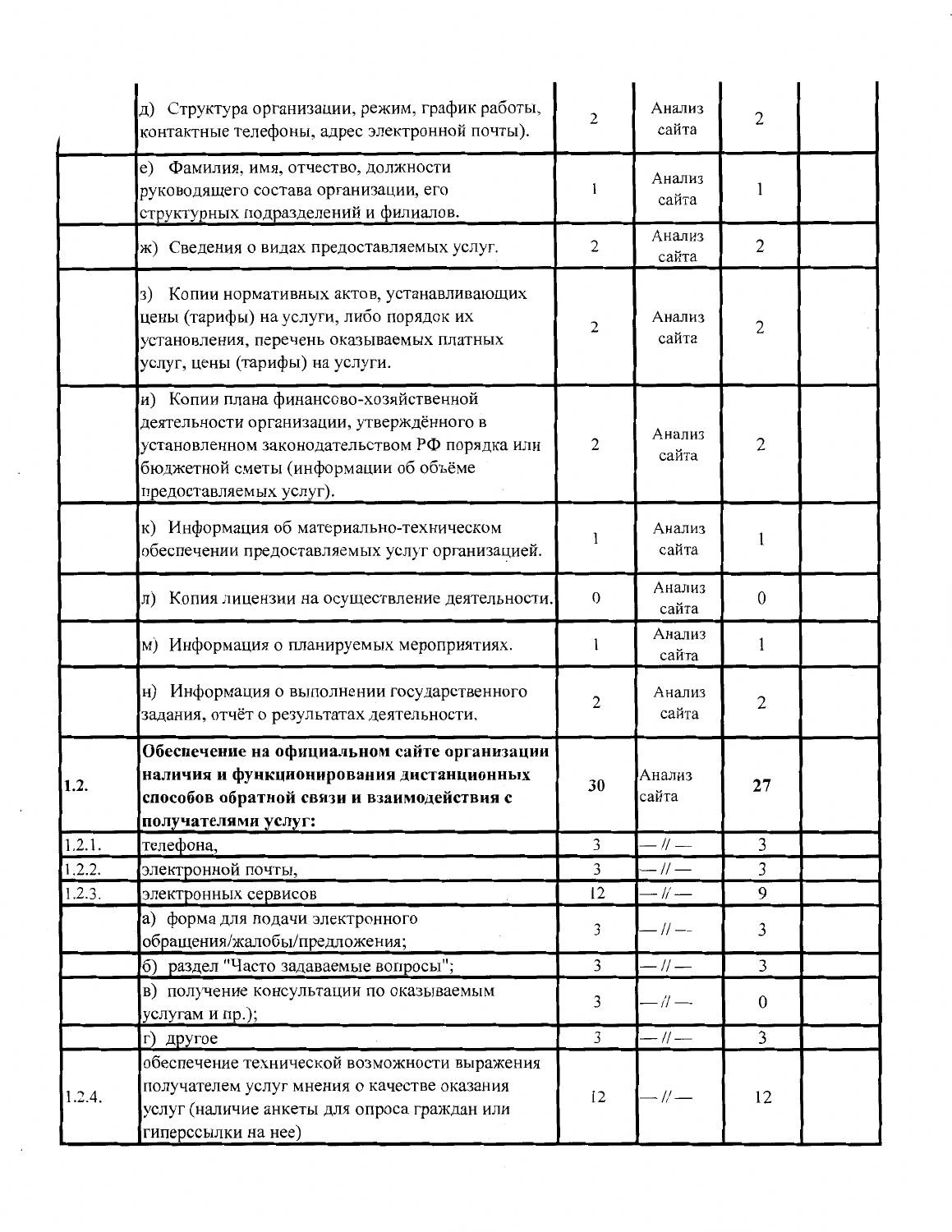| 1.3.   | Доля получателей услуг, удовлетворенных<br>открытостью, полнотой и доступностью<br>информации о деятельности организации,<br>размещенной на информационных стендах, на<br>сайте в информационно-телекоммуникационной<br>сети "Интернет" (в % от общего числа<br>опрошенных получателей услуг) | 40             | Анализ<br>сайта,<br>опрос                                  | 39,04            |  |
|--------|-----------------------------------------------------------------------------------------------------------------------------------------------------------------------------------------------------------------------------------------------------------------------------------------------|----------------|------------------------------------------------------------|------------------|--|
|        | Итого по критерию 1                                                                                                                                                                                                                                                                           |                |                                                            | 96,04            |  |
| 3.     | Доступность услуг для инвалидов                                                                                                                                                                                                                                                               |                |                                                            |                  |  |
| 3.1.   | Оборудование<br>прилегающей<br>территории,<br>$\bf K$<br>помещений<br>организации,<br>$\mathbf c$<br>учетом<br>И<br>ee<br>доступности для инвалидов:                                                                                                                                          | 30             | Посещени<br>e<br>организац<br>ии,<br>наблюден<br>ие, опрос | 30               |  |
| 3.1.1. | оборудование<br>входных<br>групп<br>пандусами/подъемными платформами;                                                                                                                                                                                                                         | 6              | $-$ // $-$                                                 | 6                |  |
| 3.1.2. | выделенных<br>стоянок<br>наличие<br>для<br>автотранспортных средств инвалидов;                                                                                                                                                                                                                | 6              | $-$ // $-$                                                 | 6                |  |
| 3.1.3. | лифтов,<br>поручней,<br>наличие адаптированных<br>расширенных дверных проемов;                                                                                                                                                                                                                | 6              | $-11-11$                                                   | 6                |  |
| 3.1.4. | - наличие сменных кресел-колясок;                                                                                                                                                                                                                                                             | 6              | $-$ // $-$                                                 | 6                |  |
| 3.1.5. | наличие специально оборудованных санитарно-<br>гигиенических помещений в организации                                                                                                                                                                                                          | 6              | $-$ // $-$                                                 | 6                |  |
| 3.2.   | Обеспечение<br>условий<br>организации<br>$\bf{B}$<br>доступности, позволяющих инвалидам получать<br>услуги наравне с другими, включая:                                                                                                                                                        | 40             | Посещени<br>e<br>организац<br>ии,<br>наблюден<br>ие, опрос | 33               |  |
| 3.2.1. | дублирование для инвалидов по слуху и зрению<br>звуковой и зрительной информации;                                                                                                                                                                                                             | $\overline{7}$ | $-1/$                                                      | $\boldsymbol{0}$ |  |
| 3.2.2. | - дублирование надписей, знаков и иной текстовой и<br>графической информации знаками, выполненными<br>рельефно-точечным шрифтом Брайля;                                                                                                                                                       | $\overline{7}$ | $-$ // $-$                                                 | 7                |  |
| 3.2.3. | - возможность предоставления инвалидам по слуху<br>(слуху<br>зрению)<br>сурдопереводчика<br>услуг<br>И<br>(тифлосурдопереводчика);                                                                                                                                                            | 6              | $-$ // $-$                                                 | 6                |  |
| 3.2.4. | - наличие альтернативной версии официального<br>сайта организации в сети "Интернет" для инвалидов<br>по зрению;                                                                                                                                                                               | 6              | — // —                                                     | 6                |  |

 $\overline{\phantom{a}}$